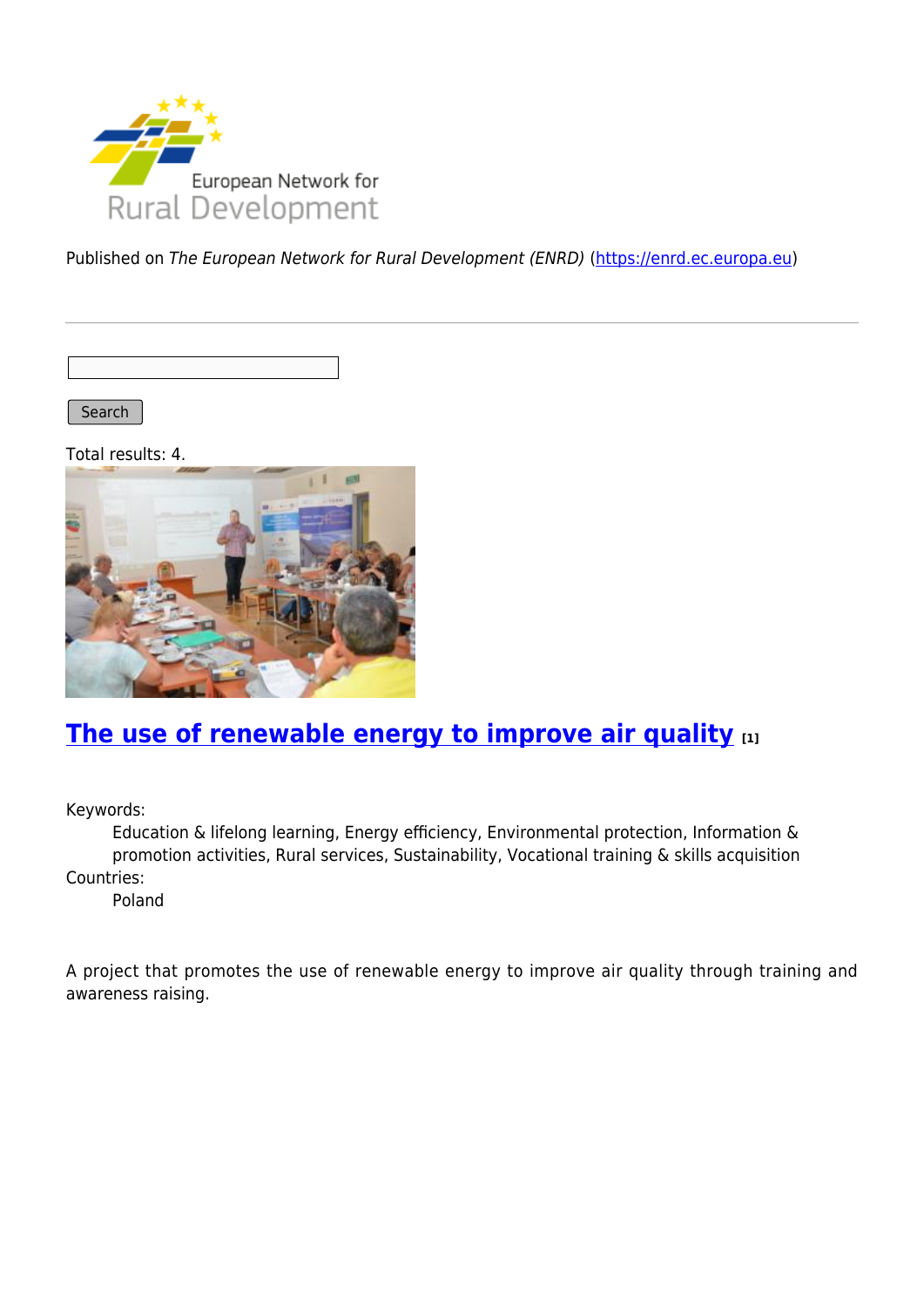

# **[Qualification of land users in nature conservation](https://enrd.ec.europa.eu/projects-practice/qualification-land-users-nature-conservation_en) [2]**

Keywords:

Advisory services, Agriculture, Information & promotion activities, Knowledge transfer, Nature conservation, Vocational training & skills acquisition

Countries:

Germany

Ensuring the preservation and restoration of species and habitats in Saxony, by offering free advice and relevant qualifications to land users.



# **[GIS-ELA - Geo Information Systems for the Austrian](https://enrd.ec.europa.eu/projects-practice/gis-ela-geo-information-systems-austrian-agriculture_en) [Agriculture](https://enrd.ec.europa.eu/projects-practice/gis-ela-geo-information-systems-austrian-agriculture_en) [3]**

Keywords: Agriculture, Digitisation Countries: Austria

Precision farming has great economic and environmental potentials and a project was set up to